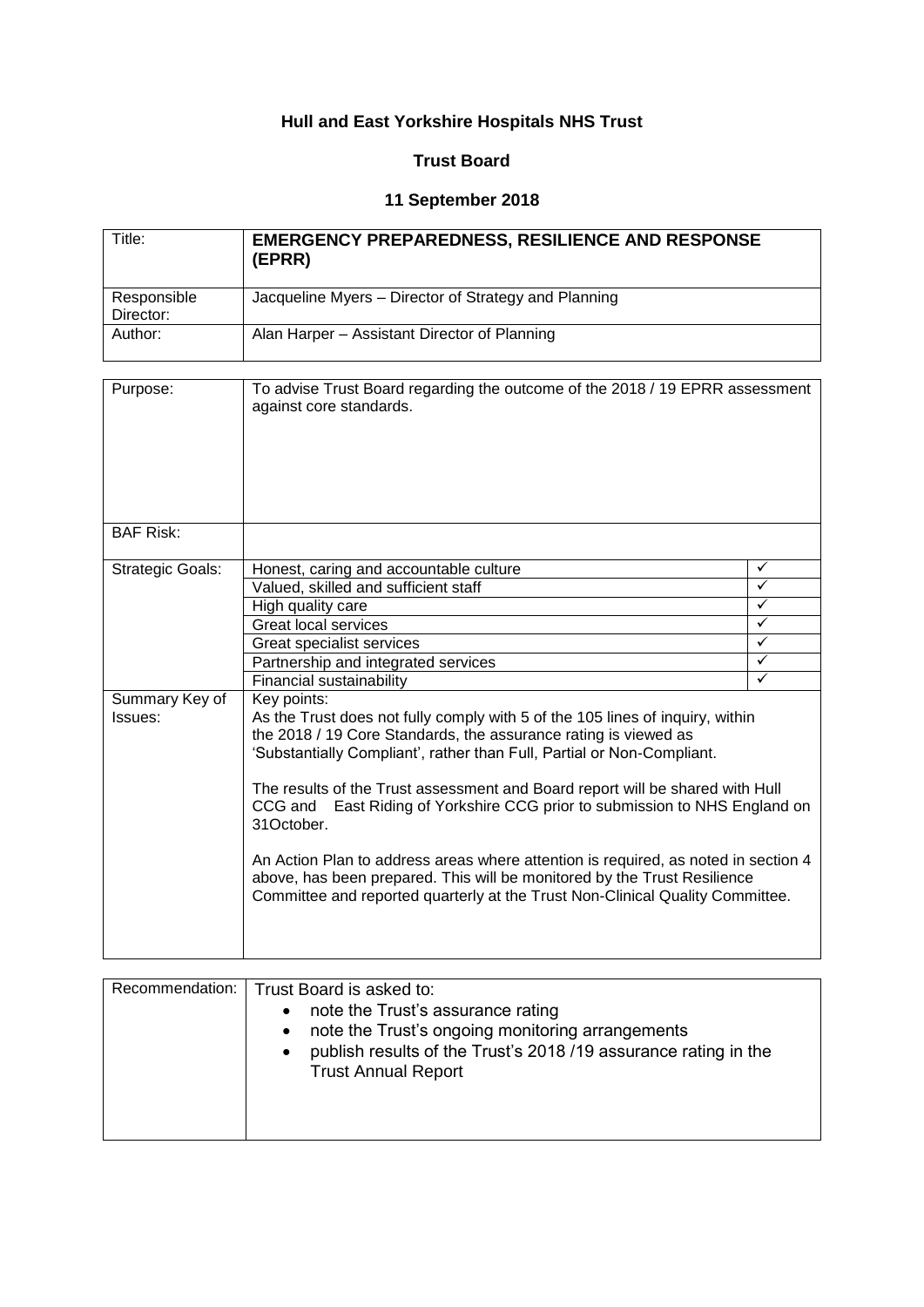## **HULL AND EAST YORKSHIRE HOSPITALS NHS TRUST**

## **TRUST BOARD – 11 SEPTEMBER 2018**

## **EMERGENCY PREPAREDNESS, RESILIENCE AND RESPONSE (EPRR)**

#### **2018 / 19 ANNUAL ASSURANCE**

## **1. PURPOSE OF PAPER**

The purpose of this paper is to advise Trust Board regarding the outcome of the Trust assessment against the 2018 / 19 NHS England Core Standards for EPRR.

#### **2. BACKGROUND**

The NHS England EPRR Framework states providers and commissioners of NHS funded services must show they can effectively respond to major, critical and business continuity incidents whilst maintaining services to patients.

NHS England Core Standards for EPRR set out the minimum requirements that are expected to be met.

NHS England has a statutory requirement to formally assure itself regarding NHS EPRR readiness. This is provided through the EPRR annual assurance process and assurance report which NHS England submits to the Department of Health and Social Care, and the Secretary of State for Health and Social Care.

As the Core Standards provide a common reference point for all organisations, they provide the basis of the EPRR annual assurance process.

Providers of NHS funded services complete an assurance self-assessment based on these core standards.

## **3. 2018 / 19 EPRR ASSURANCE**

Details of the 2018 /19 EPRR annual assessment were received in July and contained 105 lines of inquiry split into ten domains: governance, duty to risk assess, duty to maintain plans, command and control, training and exercising, response, warning and informing, cooperation, business continuity and Chemical / Biological / Radiological / Nuclear, including a decontamination equipment checklist.

The subject of this year's "Deep Dive" focused on command and control.

## **4. ACTION ARISING FROM 2018 / 19 ASSESSMENT**

Issues from this year's assessment are noted below.

#### **4.1 Duty to maintain plans: Evacuation (Amber Risk)**

EPRR Core Standard 20 states organisations should have effective evacuation plans in place, including whole site evacuation.

All wards and departments have effective evacuation plans; these are contained within their individual Fire Information Manual. The Trust Fire Safety Team works collaboratively with ward and departmental managers when preparing these plans. Clinical staff receive annual fire training and evacuation training every three years. The last large scale evacuation took place in June 2018 (Women and Children's Hospital).